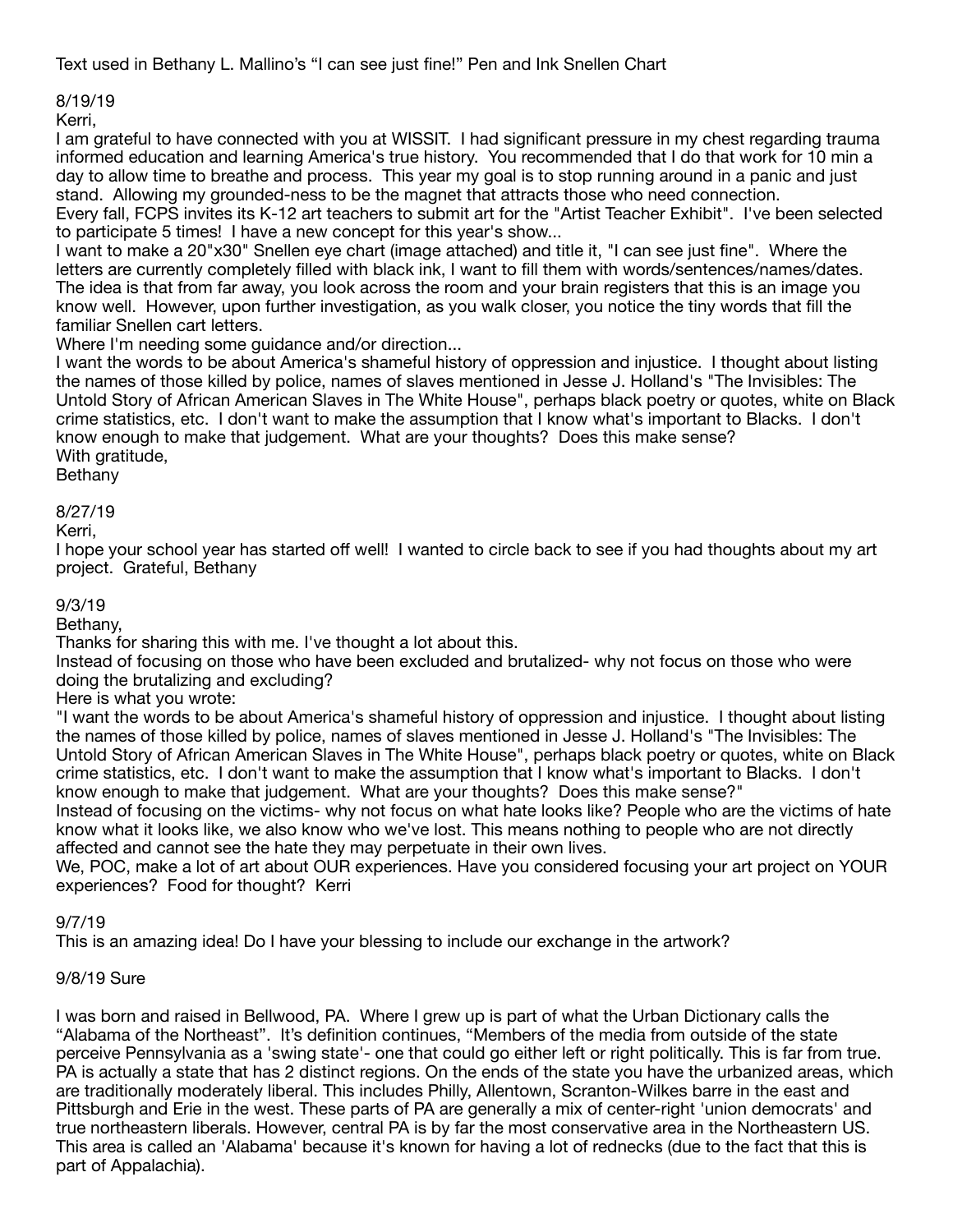I graduated from Bellwood-Anits High School in 1997. My parents graduated from the same high school in 1972. We had some of the same teachers. They were in 1st grade together. As of the 2000 census, there were 2,016 people, 776 households, and 555 families residing in the borough. The racial makeup of the borough was 98.81% White, 0.10% African American, 0.05% Native American, 0.20% Asian, 0.20% from other races. Hispanic or Latino of any race were 0.89% of the population. There were 776 households, out of which 32.7% had children under the age of 18 living with them, 55.5% were married couples living together, 10.8% had a female householder with no husband present, and 28.4% were non-families. The median income for a household in the borough was \$34,595, and the median income for a family was \$40,091. Males had a median income of \$28,869 versus \$17,424 for females. The per capita income for the borough was \$14,323. About 5.6%of families and 9.3% of the population were below the poverty line. (Wikipedia)

This past summer I attended the Summer Institute on Education, Equity, and Justice (SIEEJ) at American University. It broke open my white privilege world where a crack had started to grow. It's the first time I learned that the 4th of July isn't a holiday equally celebrated by all Americans. "My" 4th of July was always hang our flag on the porch, hot dogs, hamburgers, fireworks, and maybe even a parade. When it's all you know, you can't see what is directly in front of you. During a trip home after SIEEJ, I engaged in a dialogue with my dad and his only sibling, my uncle.

I shared with them my recent discovery about the 4th of July. How, "we" celebrate our freedom from Britain then continued to objectify and enslave. How could Blacks possibly celebrate white freedom when their own enslavement shouldn't have ever happened? Unbelievably, my uncle insinuated that "they" were probably better here in America than in Africa. I could NOT believe my ears. He wanted to know if "schools teach patriotism these days?". I said it depends on which families you talk to. If your undocumented parents are being taken, it's probably hard to be "patriotic". I told him I was not currently proud of the country we've become. I asked them how they, as two white men, would feel if the majority of the US House and Senate were Black women, even the president. Would you put full trust that these women had your best interest at heart? That they were advocating for you?

We also discussed the boarder wall. My dad says he gets most upset when reporters compare those crossing our southern border with HIS paternal grandparents. That they have nothing in common. My question back was, "How are they NOT exactly like them?" The reasoning is because his grandparents did it legally. If the lives of my children were endangered, I would do whatever it took to save them, regardless of which laws I'd be breaking. I cannot understand the lack of empathy. Why is it so challenging to look through another lens to gain perspective? I remember my paternal grandfather watching basketball games on tv and commenting on how many (n-word)s were on the court. He also referred to brazil nuts as "(n-word) toes".

I know where my family is from and can trace it back hundreds of years through Ancestry.com: Padula (paternal grandfather) dad 1845 Italy, mom 1873 Italy, Snyder (paternal grandmother) dad 1852 Pennsylvania, mom 1867 France, Kurtz (maternal grandmother) dad 1703 Germany, mom 1689 Germany, Dingeldein (maternal grandfather) dad 1771 Germany, 1727 Ireland. I don't just have birth, death, and census records, I have photos, obituaries, grave locations, and family narratives. Pieces of my history aren't missing or erased. That's white privilege.

These conversations with my family made me wonder, what was I actually taught in school? What were my parents taught? What history was I learning or rather WHOSE American History was I learning? Who decided what history to put into textbooks and curriculum used across The United States? Were they all white men? Were any BIPOC (Black Indigenous People of Color) represented at all?

I'm learning you don't view through multiple lenses in the hope that you'll find the one that's "just right" for you. This isn't Goldilocks and the Three Bears. You try on multiple lenses because that's what empathetic people do. The more lenses you view through, the more your own personal prescription changes so you can better see yourself.

Here are some lenses that have awakened me….

Andrew Johnson was the first man in this country made president by an assassin's bullet. He wouldn't be shy about using his newly gained power. The most famous Black man in America, the Abolitionist Frederick Douglass, had his doubts about the new president. At Lincoln's second inaugural, Johnson meets with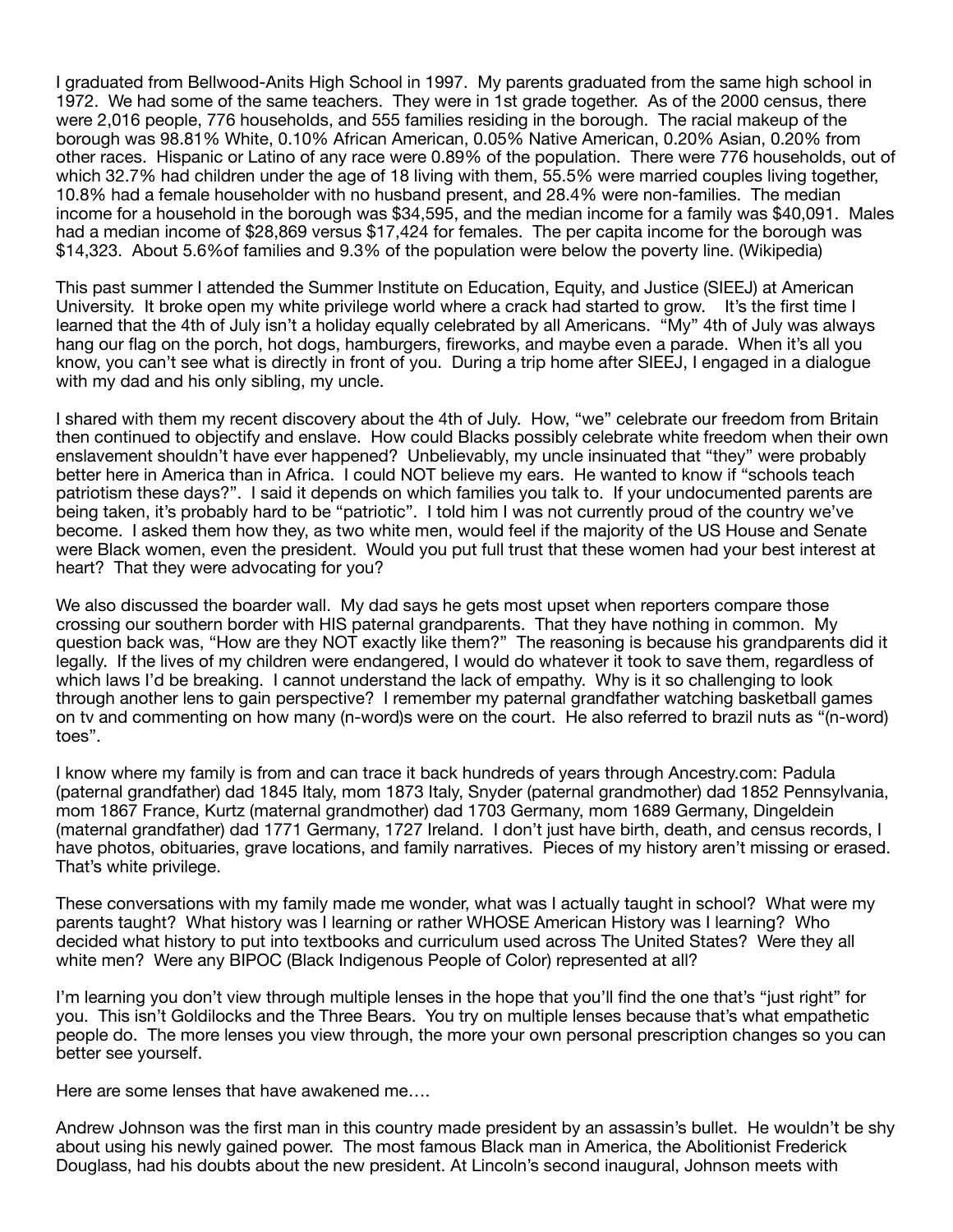Frederick Douglass. When Johnson realizes he has to shake a Black man's hand his smile turns into a scowl. Douglass smells the liquor on his breath. He's already drunk at 11am. Douglass says to his friend, "No matter what else Andrew Johnson is, he is no friend of the Black." Even as the freed people celebrated the death of slavery, Douglass was forced to wonder, in what new skin will the old snake come forth?

Summer 1865: Major General Oliver Howard was the head of a new government agency, the Bureau of Refugees, Freedmen, and Abandoned Lands. Howard was given a few hundred agents and then charged with overseeing the entire transition of southern society from slavery to freedom.

The Freedmen's Bureau was supposed to protect Blacks from violence. It was supposed to give them access to education.

At the end of July, General Howard ordered his agents to begin renting out 40 acre plots. The Freedmen would have 3 years to buy the land outright. Of Course this phrase, "40 acres and a mule" was picked up by African Americans all around the south. Many people thought this is a blueprint for reconstruction. But within weeks, Howard's plans were in trouble.

1865: In September Johnson ordered Howard to restore almost all of the land in the hands of The Freedmen's Bureau back to the Confederates he had pardoned. It fell to Oliver Howard to go and inform freed people that they were probably going to have to start entering into labor contracts with, in many cases, their former owners. Howard knew he had to deliver this devastating news in person. In places like Edisto Island on the South Carolina coast. He could not believe it. And so they refused to leave. The freed people start shouting, No, No and then an old woman starts singing "Nobody knows the troubles I've seen". Everyone in this church starts singing this song. Howard is just devastated. The Edisto Islanders desperately appealed directly to the president, "We were the only true and loyal people that were found in possession of these lands. We have always been ready to fight if needs be to preserve this glorious union. Will a good and just government take from us all this right and make us subject to the will of those who have cheated and oppressed us? We look to you in this trying hour as a true friend of the poor and neglected race." Their plea went unanswered.

The United States had the opportunity at that time to make amends for centuries of enslavement. The us had the opportunity to make it possible for the formerly enslaved people to be economically independent and the country failed to do it. By not redistributing that land, it consigned most of them to a dependence that remained for decades afterwards. And we're still dealing with the fallout from that. PBS RECONSTRUCTION: AMERICA AFTER THE CIVIL WAR Part 1, Hour 1

—————————————————————

The Invisibles: The Untold Story of African American Slaves in the White House by Jesse J. Holland p. 5 Starting with the nation's first president, Gen. George Washington, and proceeding through the architect of the North's victory in the Civil War, Gen. Ulysses S. Grant, twelve of the first eighteen US presidents owned Africans as slaves at one time or another in their lives. Washintgon, Thomas Jefferson, James Madison, James Monroe, Andrew Jackson, Martin Van Buren, William Henry Harrison, John Tyler, James K. Polk, Zachary Taylor, Andrew Johnson, and Grant all had different attitudes about slavery during their time as president, but all kept African American slaves. Washington, Jefferson, and Madison all spoke against slavery before becoming president, yet kept slaves at their plantations to help line their pockets and keep them in the American aristocracy.

p. 7 But even for those who know the White House slaves existed, finding any trace of their existence in today's White House is almost impossible.

p. 8 But there is nothing inside the executive mansion to mark the existence of the slaves who lived and worked there, despite the fact that hundreds of people walk through the former slave quarters at the White House on a daily basis and never know it.

The Diplomatic Reception Room is an entrance to the White House from the National Mall for the family, and a location for important news conferences for the president. For such an important room, its true history is often missed: The millions of people who see that room on television and the thousands who walk through it on tours and at the white House Christmas party don't know they're looking at part of what originally was the slave quarters inside the White House.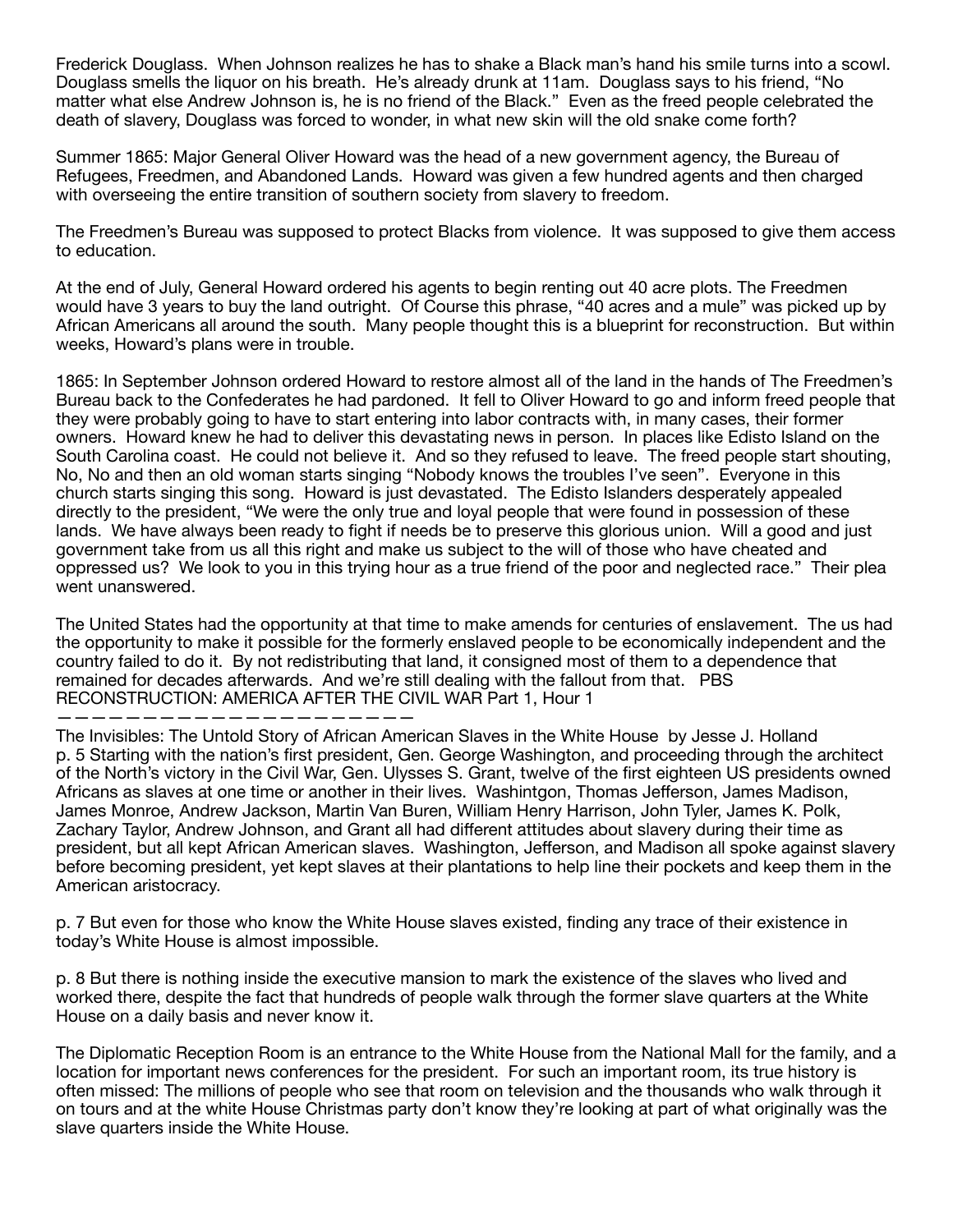p 48-50. Philadelphia was the right city for a black slave to learn about her options. It had the largest northern free black community in the United States with more than two thousand free African Americans. Only blocks away from the President's House, some of these black Philadelphians were banding together to help each other and their community. In a small brick house on North Fifth Street, free blacks met and founded the Free African Society, the nation's first black self-help and civic organization. They opened up private schools for black children, operated food programs for the poor and widowed, issued marriage licenses for black couples, and bought pre-paid medial plans for Free African Society members and their families. Pennsylvania was the first former colony to take steps to abolish slavery in 1780. By the time Washington moved into the President's House in Philadelphia in 1790, the state not only was on its way to freeing its slaves but the slaves of any plantation owner who crossed state line.

Under Pennsylvania law, slaves could demand their freedom after their master spent six month in the state. Washington, as leader of the government and a citizen of Virginia, claimed that Pennsylvania law didn't apply to him. But just in case, the president employed a legal trick that would allow him to work in Philadelphia and keep ownership of his slaves.

The six-month clock restarted each time the slave owner and slave crossed the Pennsylvania state line. So, between March 1791 and October 1796, the Washingtons made fourteen trips from Philadelphia to Mount Vernon, rotating their slaves in and out of Pennsylvania to keep them under their control. Martha herself took part in this plan. Washington was on his southern tour in May 1791 when the first six-month deadline approached. To interrupt their Pennsylvania residency, Martha Washington took Oney and another slave to Trenton, New Jersey, for two days, and sent other slaves back to Mount Vernon before the deadline to prevent them from obtaining their freedom.

While the Washingtons made sure Oney stayed in their possession while leading the new nation, Oney must have hoped to be freed after their death. The Washingtons were known as kind slave owners, recognizing slave marriages and family relationships and refusing to sell slaves off the Mount Vernon plantation without the slave's consent. Washington may have even told some of his slaves about his plan to free them all after he and Martha died. But that was not Oney's fate.

The wedding of Elizabeth Custis to Law brought the couple to Philadelphia and inside the President's House. Soon after, Mrs. Washington informed Oney that she was to be given as a gift to the bride.

# WHITE LIES

## AN INVESTIGATIVE PODCAST FROM NPR

—————————————————-

In 1965, a white minister was murdered in Selma, Alabama. For more than 50 years, witnesses buried the truth about what happened.This is the story of a murder at the center of the civil rights movement and the lies that kept it from being solved. It's an event that rippled far beyond the time and place where it happened, sparking national outrage and galvanizing support for one of the most significant laws of the 20th century. This narrative uses audio and documents recorded and printed in 1965. Some images may be disturbing. We've chosen not to censor offensive language.

On March 7, 1965, James Reeb, a white Unitarian minister living in Boston, watched the evening news coverage of Bloody Sunday with his wife, Marie.

That day, hundreds of African Americans had gathered in Selma to march to the state capital and demand the right to vote.

They made it just over the Edmund Pettus Bridge before Alabama state troopers confronted them.

JOANNE BLAND, Co-founder of the National Voting Rights Museum, Selma, Ala.

Interviewed in January 2018, recalling Bloody Sunday

They were just beating people. People were just screaming and screaming. People lay everywhere bleeding, not moving. I thought they were dead. The last thing I remember is seeing this horse and this lady and I don't know what happened. Did he hit her and she fell? Did the horse just run over her? I do know, I could still hear the sound her head made when it hit that pavement.

When the Rev. Martin Luther King Jr. sent a telegram the next morning calling on clergy across the country to come to Selma, Reeb bought a plane ticket.

That evening, after he read his daughters a bedtime story, his wife drove him to the airport.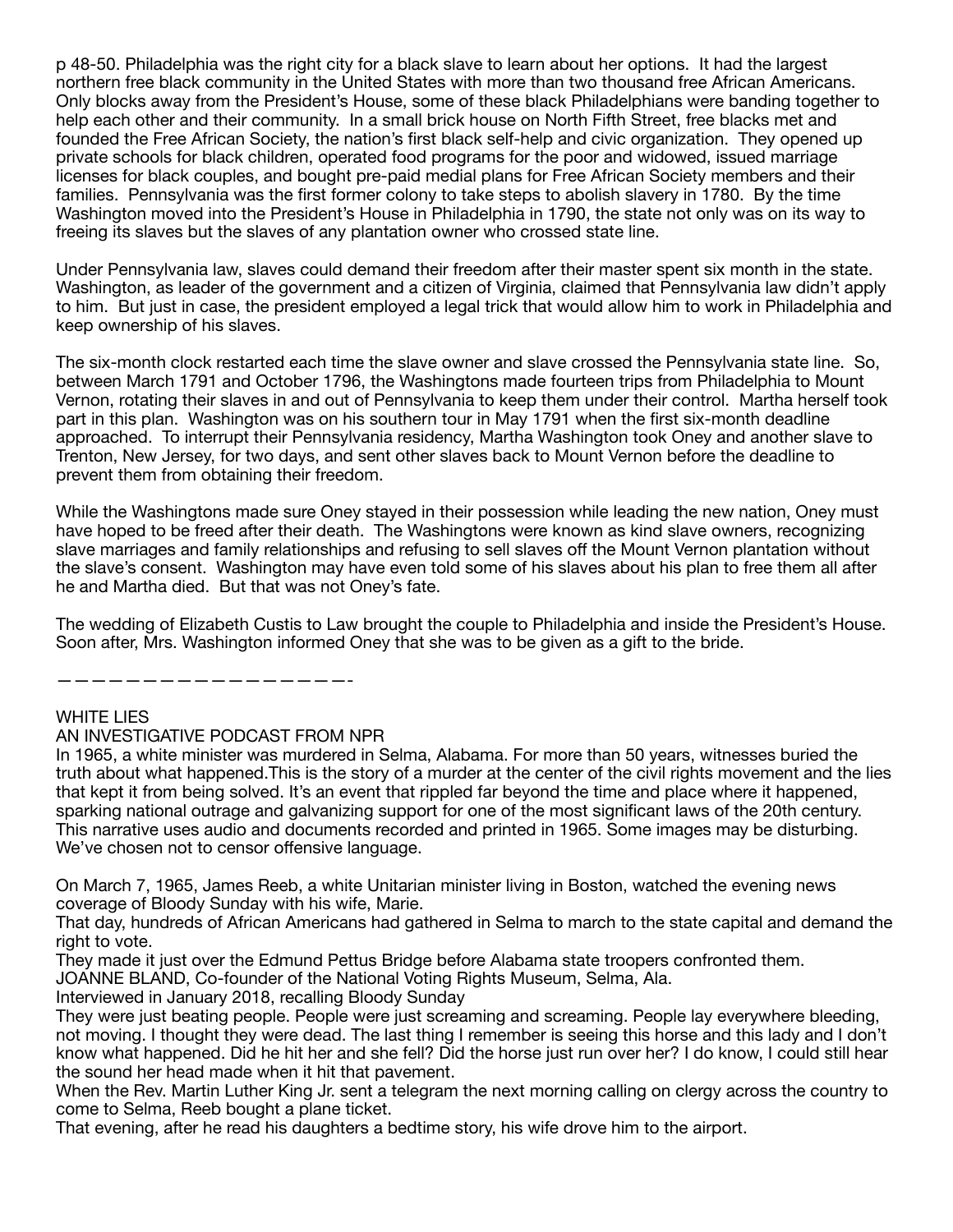Civil rights activists were not welcome in Selma in 1965. Three weeks earlier, Jimmie Lee Jackson, an unarmed black man, had been shot by police in nearby Marion after a peaceful protest. The march to Montgomery that ended in Bloody Sunday was organized in response to his death.

And in late March, Ku Klux Klansmen would shoot and kill Viola Liuzzo, a white civil rights activist from Detroit.

Reeb arrived in Selma on Tuesday, March 9, with another white minister from Boston, Orloff Miller (left). They participated in a short march led by King and later met up with Clark Olsen (right), who had flown in from California.

Segregation was illegal by 1965, but black patrons and white supporters of the civil rights movement were still not welcome at many establishments in Selma.

So when it was time for dinner, the ministers went to Walker's Cafe, a black-owned restaurant on Washington Street. Inside, the jukebox was playing what had become an anthem for the civil rights movement, Sam Cooke's "A Change Is Gonna Come."

After dinner, the three gathered to walk to a meeting at Brown Chapel AME Church, where King was expected to speak. They would never make it.

#### The Attack

Reeb, Olsen and Miller left Walker's Cafe, turned right and walked northeast on Washington Street. Their walk took them toward the Silver Moon Cafe.

#### REV. ORLOFF MILLER

#### Interviewed in November 1985 for PBS's *Eyes on the Prize*

And as we started walking from across the street, there appeared four or five white men, and they yelled at us, "Hey, you niggers." And we did not look across at them, but we just sort of quickened our pace, we didn't run but, ah, continued walking in the same direction.

Reeb walked on the sidewalk closest to the street, just behind Olsen and Miller. As they approached the Silver Moon, Olsen glanced back and saw that the men who had yelled at them had caught up.

REV. CLARK OLSEN

Interviewed in March 1965 by WATV

I did look around in time to see one man with some kind of a stick or a pipe or a club swing this, this stick, uh, violently at Jim Reeb. And he swung this stick and it hit Jim on the side of the head. And Jim immediately fell to the pavement on his back.

The attackers continued kicking Reeb and Miller, who had balled himself up on the ground for protection, and punched Olsen in the chest and face. Then Olsen and Miller helped Reeb, still conscious, to his feet and the three walked to the Boynton Insurance Agency, headquarters for one of the civil rights organizations, where they called an ambulance.

On the X-ray table at Burwell Infirmary, a black-owned clinic, Reeb lost consciousness. A doctor who examined him determined he needed a neurosurgeon. The closest one was in Birmingham, nearly two hours away.

A few miles outside Selma, the ambulance got a flat tire. The group doubled back toward Selma to call for a second ambulance.

Reeb arrived at Birmingham's University Hospital 3 1/2 hours after he was attacked.

A neurosurgeon operated to remove an epidural hematoma, but it was too late. Reeb was put on life support. He died two days after the attack. He was 38 years old.

An hour later, authorities charged three men with first-degree murder: Elmer Cook, William Stanley Hoggle and Namon O'Neal Hoggle.

The following Monday, King gave the eulogy at a memorial service for Reeb in Selma.

The same day, President Lyndon B. Johnson invoked Reeb's death in a speech that introduced what would become the Voting Rights Act of 1965. He signed it into law five months later.

#### PRESIDENT LYNDON B. JOHNSON

March 15, 1965

Their cause must be our cause, too. Because it's not just Negroes, but really it's all of us who must overcome the crippling legacy of bigotry and injustice. And we shall overcome.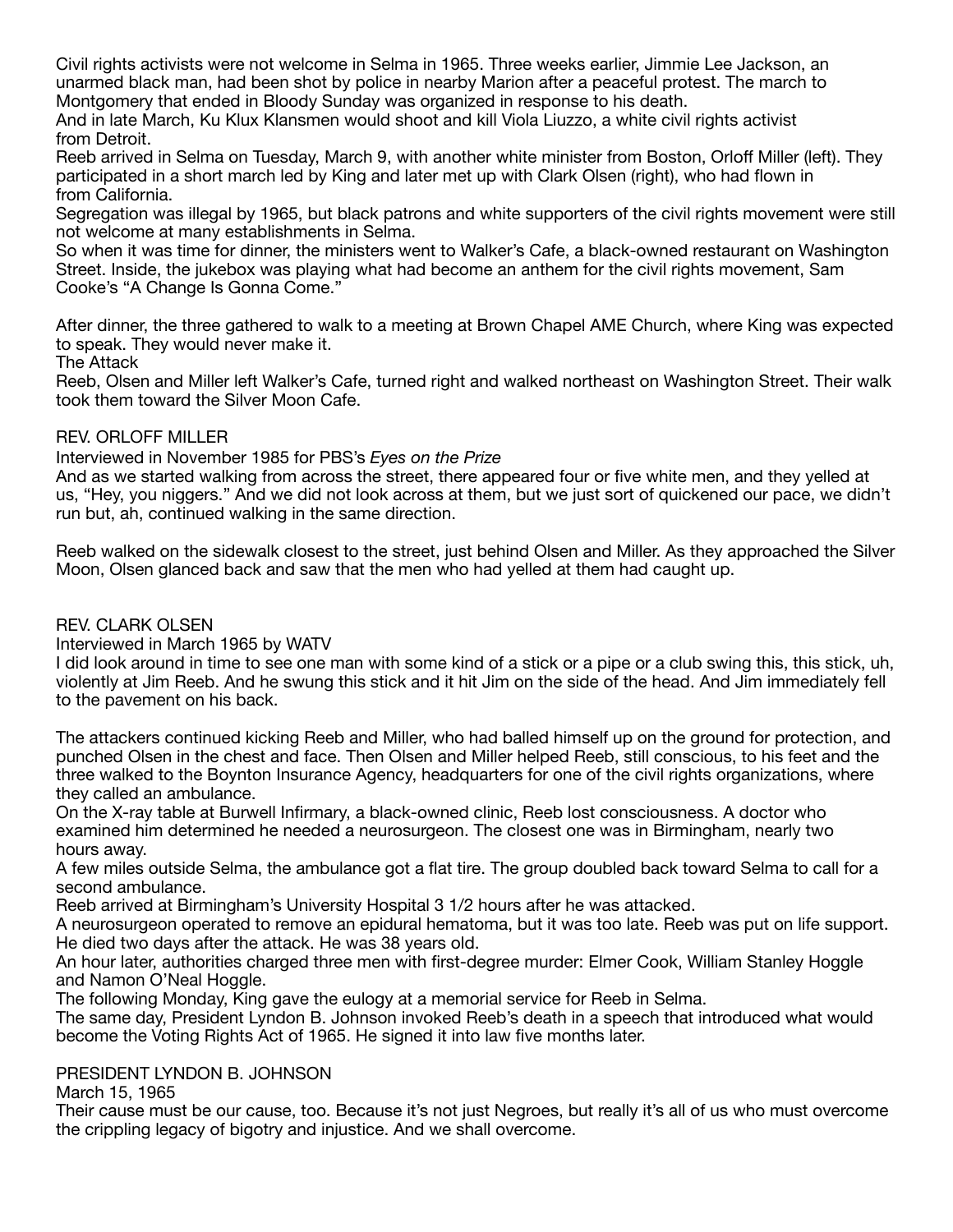The Trial

Elmer Cook, William Stanley Hoggle and Namon O'Neal Hoggle went on trial for Reeb's murder in December 1965.

Blanchard McLeod, who had been named in a Department of Justice lawsuit for suppressing attempts by African Americans to register to vote, headed up the prosecution.

He openly speculated that a conviction was unlikely, telling reporters he had a weak case against the defendants.

Clark Olsen and Orloff Miller were the only witnesses who testified for the prosecution. Both ministers identified Elmer Cook as one of the attackers.

REV. CLARK OLSEN

Interviewed in December 2014

I looked around and I knew where the defendants were sitting, so I did say, 'He did it.' But I remember feeling some fear that I'm standing in this Southern courtroom and I'm saying, 'You did it.' And I'm being quote protected by sheriff's deputies. That fear didn't go away for years.

The defense team lined up 150 witnesses in support of the defendants.

Witnesses gave alibis for each of the accused. Another testified that he had checked Reeb's ambulance and found no flat tire.

And in his closing argument, the defense attorney, Joe Pilcher, presented a theory: that the injuries Reeb sustained when he was attacked outside the Silver Moon weren't enough to kill him.

The civil rights movement needed a white martyr, Pilcher told jurors. He argued that civil rights activists had delayed getting Reeb medical treatment and let him die — or killed Reeb themselves.

The all-white, all-male jury deliberated for 97 minutes before finding the defendants not guilty. A Lie Takes Root

A few weeks after the trial, Sol Tepper, a leader of Selma's all-white Citizens Council and an outspoken segregationist, distributed a seven-page letter amplifying Pilcher's closing argument.

The letter promulgated the theory that the true villain was the civil rights movement itself.

Tepper crafted it to absolve Reeb's attackers and the people who lied to protect them.

That lie took root in 1965.

When NPR returned to investigate the case more than 50 years later, we found that the lie was still alive. "The stories that went flying around …"

"Anything that happens, there's always a second story."

"Say, 'Oh yeah he really wasn't — it was the bad doctors.' Or something like that?"

"Well you know, did he hit his head on the pavement?"

"Slow ambulances to Birmingham …"

"I think they killed a man on the way to Birmingham. I just always will believe it."

And we talked to people still living with the consequences.

JOANNE BLAND, Co-founder of the National Voting Rights Museum, Selma, Ala. Interviewed in January 2018

The pain that their lies and actions caused, the pain you inflict is still there. It's like a tree with branches. That if you cut off one branch, don't mean the damn tree gon' die. It just gonna grow another branch. We need to find the root of all this.

MARIE REEB, James Reeb's widow

Interviewed May 6, 2018

Well, of course I was hoping that, you know, with both Clark and Orloff being right there and being witnesses to the attack, that, you know, justice would be served. And of course it wasn't.

The Department of Justice reopened the James Reeb case in 2008 and closed it in 2011. Its Notice To Close File report states, "this matter lacks prosecutive merit and should be closed." To this day, no one has ever been held accountable for Reeb's murder.

More than 50 years after the attack, NPR returned to Selma. We wanted to know why the truth about this murder had been so obscured and why so many people were intent on keeping it that way. To hear how we uncovered the lies and finally exposed the truth, listen to the [White Lies](https://www.npr.org/podcasts/510343/white-lies) podcast.

—————————————— An Indigenous Peoples' History of the United States for Young People by Roxanne Dunbar-Ortiz Adapted by Jean Mendoza and Debbie Reese (pages 12-14)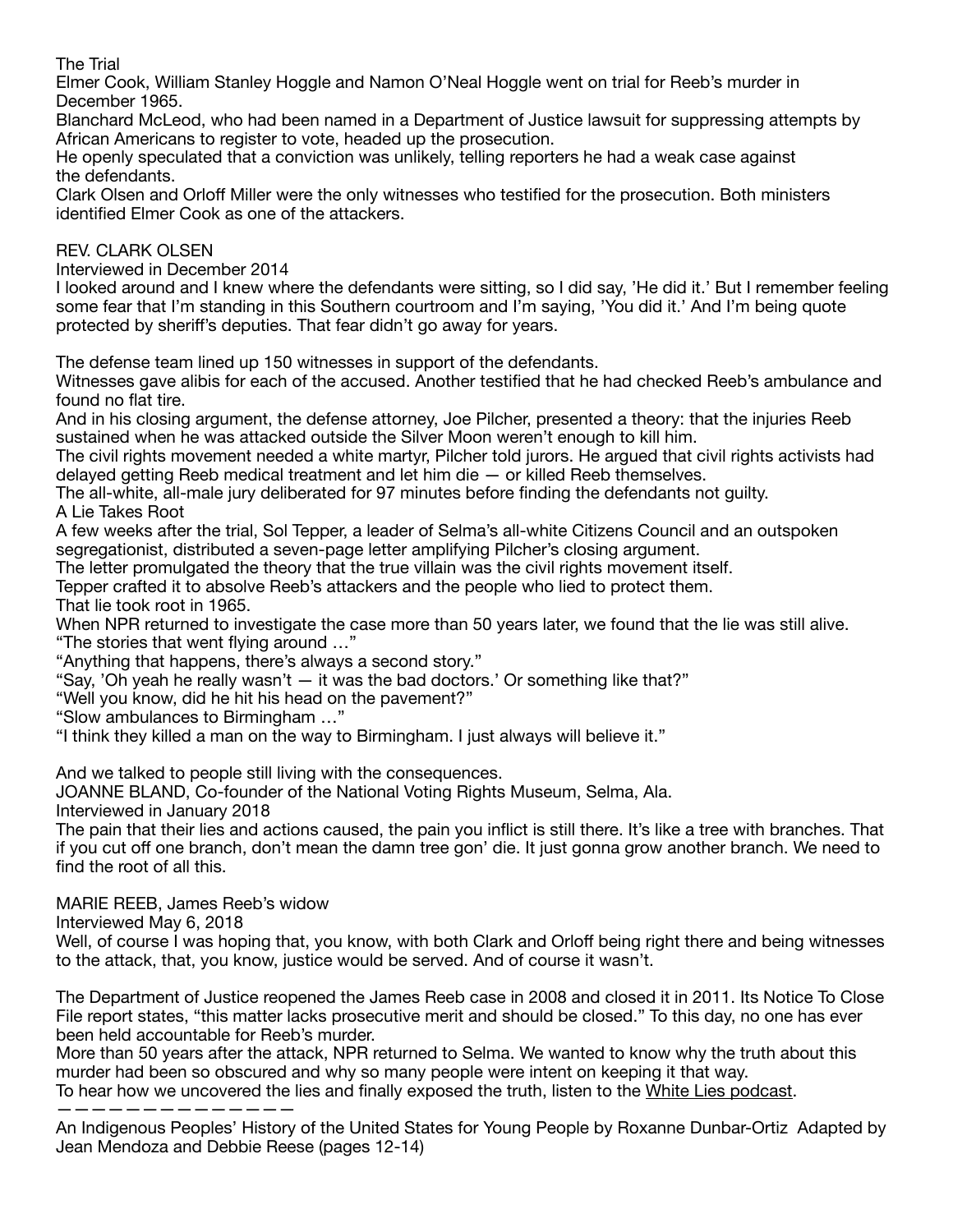The "nation of immigrants" framework obscures the US practice of settler colonialism. The following ideas are basic to American settler colonialism:

- White supremacy. The idea that European American "civilization" is superior to those of the American Indians and of the Africans who were enslaved for economic gain is called white supremacy. At the individual level, this means that "white" lives are seen as more valuable than those of darker-skinned people.
- African American slavery. Although slavery is mostly associated with the American South, the entire country, as it grew, benefitted from the enslavement of people, primarily Africans and African Americans.
- A policy of genocide and land theft. The United Nations now defines genocide as an act, or acts, "committed with the intent to destroy, in whole or in part, a national, ethnical, racial or religious group. These acts are: a) Killing members of the group; b) Causing serious bodily harm to members of the group; c) Deliberately inflicting on the group conditions of life calculated to bring about its physical destruction in whole or in part; d) Imposing measures intended to prevent births within the group; e) Forcibly transferring children of the group to another group.

The following statement from General William T. Sherman in 1873 is an example of what genocidal attitudes sound like: "We must act with vindictive earnestness against the Sioux, even to their extermination, men, women and children… during an assault, the soldiers can not pause to distinguish between male and female, or even discriminate as to age."

The continued influence of settler colonialism and genocide show up when history is retold in a way that celebrates settlers and makes Indigenous peoples disappear from the historical record. This practice is sometimes called "firsting and lasting." You may have seen examples of it. All over North America are places that are described as "the first" settlement, building, or school. In variably this means the first settlement, building, or school created by white settlers, as if no one lived there before they came.

#### The Chinese Exclusion Act lasted for 60 years.

—————————————————————-

We have to remember that for most of the 19th century, immigration into the United States was basically open. You just showed up. So the Chinese Exclusion Law is one of the first really comprehensively restrictive laws. And it is also the first and only time in the entire history of the United States that a group is singled out by name— Chinese, by name as being undesirable.

"Starting in California, the Chinese we marked as different. And I see the 1882 bill as a link in the chain of bills and a chain of legislation and race riots and purges that are trying to move the country toward ethnic cleansing. The 1882 bill was not about labor, I think it was about white purity and "How do we get rid of people who are different?".

U.S. Census of 1840 total population: 17,069,453 Free White: 14,195,695 Slaves: 2,487,455 Free Colored: 386,303 Indians: (Not included) Chinese:4 The Chinese Exclusion Act PBS

—————————————————- Witnessing Whiteness: The Need to Talk About Race and How to do it by Shelly Tochluk Preface p. vi Additionally, I would like to offer a couple of explanations regarding m use of language. Like Frances Kendall, I too have struggled over whether or not to capitalize the term "white" in order to be consistent with my capitalization of "Black." I capitalize "Black" because most Black people I know can talk about their identity as Black people. They know what pitmans for them to be Black, and it is important. They capitalize it and , therefore, I do as well.

On the other hand, most "white" people I know have no idea what it means that they are white. There is little racial awareness formed around this term, and for this reason, it seems inappropriate to offer "white" the same weight. This is in now way intended to diminish white people's humanity but simply to highlight that our society has not asked us to too the work required to form an identity around being white. Readers will note that when I speak of Radical White Identity, a consciously-formed antiracist white identity constructed within a group of which I am part, the term is capitalized. I therefore offer my inconsistency as a challenge to white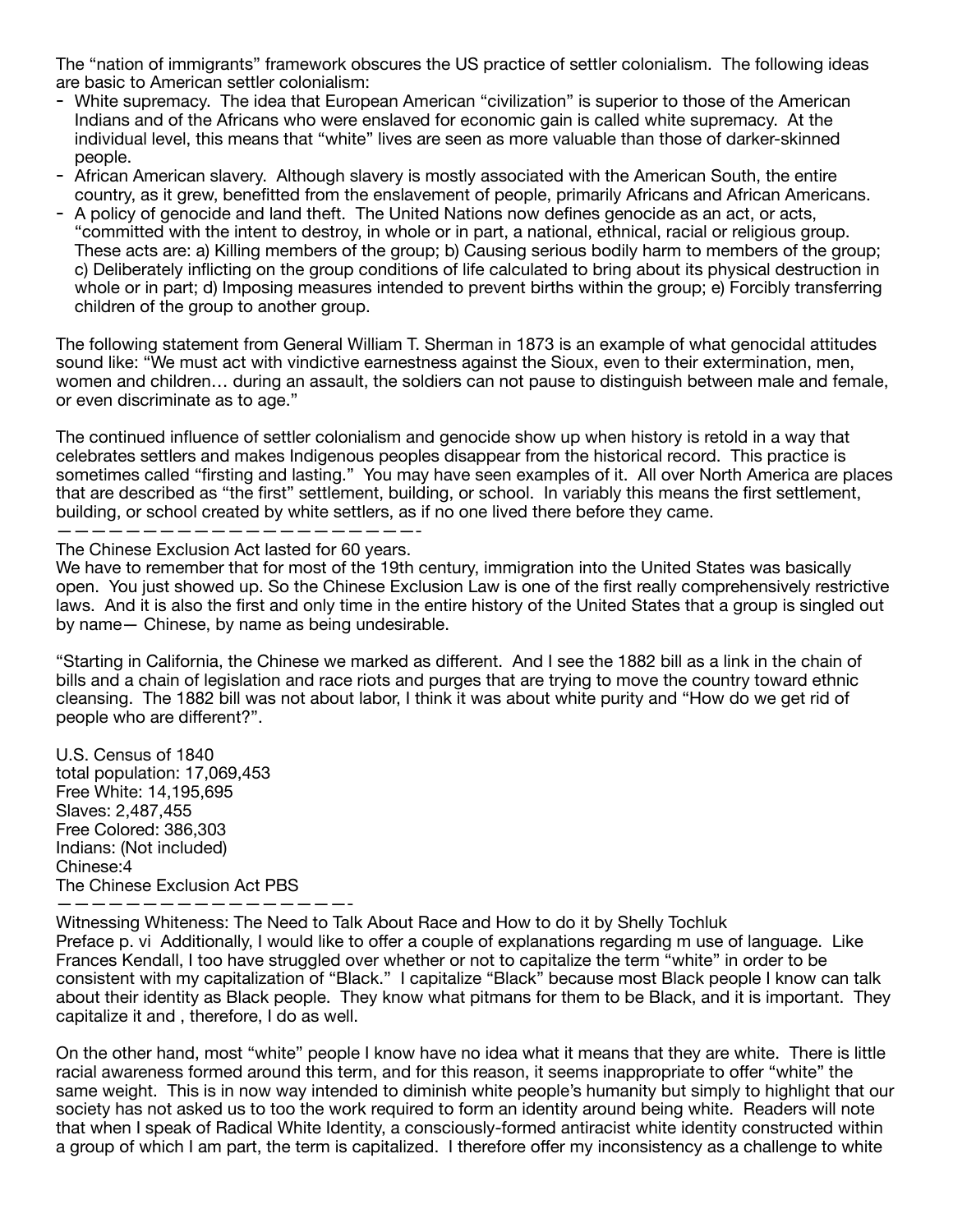readers. We should sit with the discomfort of our whiteness being left in the lower case until we work toward an antiracist white identity of which we can be proud.

p. v Ultimately, the model of witnessing invites a process, a journey that offers possibilities for an altered way of being that can lead to an effective antiracist practice but without defining an exact goal or destination. The nature of the path requires this open-ended beginning. This racial identity journey involves challenging terrain…for everyone. The tone, therefore, reflects the need to each individual to determine how, and to what degree, this information should be utilized and incorporated. This may also be where my own faith enters. We must leave room for spirit to move, to guide, and to lead people toward their next steps.

I found conversations with most white people on matters of race fruitless. I now see that those conversations failed, in part, because they were not in the spirit of two people sharing dialogue. They were arguments, meant to bolster my view of the world and break theirs down.

I now feel more at home, at home. I remain unsatisfied with the level of understanding of my white community in terms of race, but I accept my home community as flawed and in need of healing, like most communities. I now find conversations to be spirited moments of engagement and learning. Reaching deeply into myself. I find connecting points. Remnants of former ways of thinking help me to build bridges with those as yet unfamiliar with the strange language I speak. I find myself in conversations in which the terms white privilege, systemic and institutional racism, and white supremacist system are defined and explored.

#### —————————————————-

The Invisibles: The Untold Story of African American Slaves in the White House by Jesse J. Holland Chapter 5: Slavery and the Construction of the White House p.66

The identity of these slaves and where they came from has been lost. There were thousands upon thousands in the Washington area at that time, with the largest single slave population in the United States being in Virginia at 292,627, according to the 1790 census. But the city commission, made up of President Washington's allies, never bothered to record the names of this first crew or which plantations they came from. Digging up clay was unskilled, tedious, and backbreaking work, and the men who did it were just laborers, not skilled artisans whose mark could be signed and remembered. Washington himself must have seen them digging, but there is no mention of these slaves in his letters or diaries. Instead, all the president noticed was newly hired Irish architect James Hoban, who "has laid out the foundation which is now digging and will be back in a month to enter heartily upon the work."

#### —————————————————-

Equal Justice Initiative Understanding our history of racial injustice

America's history of racial inequality continues to undermine fair treatment, equal justice, and opportunity for many Americans. The Equal Justice Initiative believes we must acknowledge the truth about our history before we can heal: truth and reconciliation are sequential.

As a nation, we have not yet acknowledged our history of racial injustice, including the genocide of Native people, the legacy of slavery and racial terror, and the legally-supported abuse of racial minorities. When we engage truthfully with our history, we are better equipped to address contemporary issues ranging from mass incarceration, immigration, and human rights to how we think and talk about cultural moments and icons.

EJI designed *A History of Racial Injustice* as a set of tools for learning more about people and events in American history that are critically important but not well known. This digital experience highlights events on this day in history with rich detail and intuitive sharing features, and our award-winning wall calendar is a tactile resource for display in classrooms, community centers, offices, and homes. Please join us in this important and long-neglected conversation about race in America by [sharing these stories.](https://www.facebook.com/sharer/sharer.php?u=https%3A%2F%2Fcalendar.eji.org)

—————————————————-

#### "Native Americans Discovered Columbus" OXDX

OXDX Clothing is a Native American owned business based out of Tempe, Arizona that specializes in graphic art, screen printed apparel, and cut'n'sew clothing. Owner, designer, and artist Jared Yazzie (Diné-Navajo) has been producing artwork since 2009 to increase awareness of indigenous issues and to show the beauty of Native culture. "OXDX" is an abbreviation of the word "Overdose", a word Yazzie uses to describe the state of modern society. Sometimes we need to pull back and remember our culture, tradition, and those who have sacrificed before us.

—————————————————-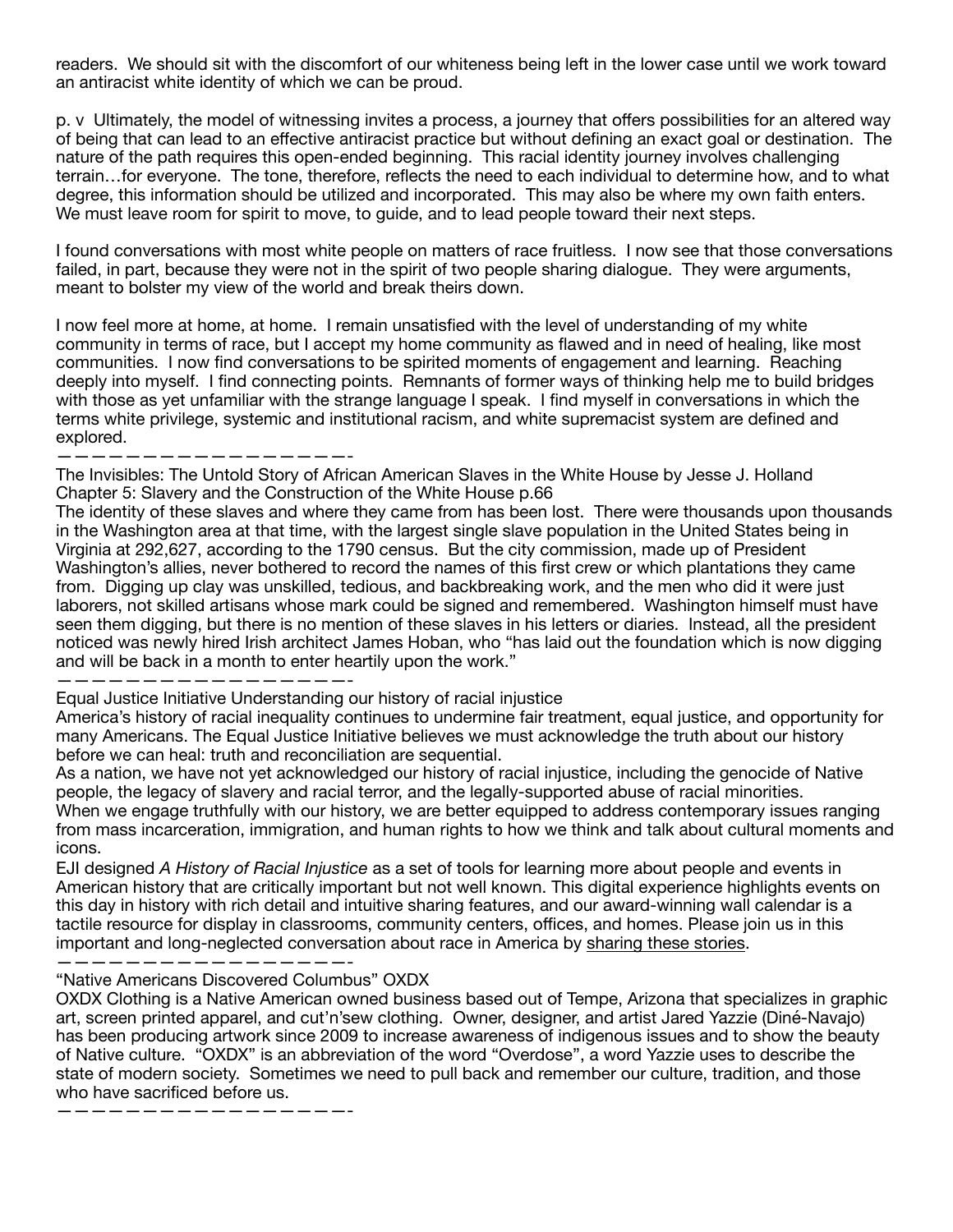"Dance is a PRAYER- NOT a performance. You do not clap afterwards." "DAKOTA 38: Largest mass execution in US history. Lincoln decided 2 executions wasn't enough so he added 36 more." Debbie Reese, Indigenous Peoples' Curriculum Day Teach-In, National Museum of the American Indian, Washington, DC

—————————————————- September 01 Chinese-American Child Denied Admission to San Francisco Public School 1884 02 White Miners Attack Chinese Laborers in Rock Springs, Wyoming 1885 03 Alabama Enacts Constitution Mandating Racial Segregation 1901 04 Clinton, Mississippi, Massacre Leaves Dozens of Black People Dead 1875 [05](https://calendar.eji.org/racial-injustice/sep/5) [Walter Johnson Lynched in Princeton, West Virginia](https://calendar.eji.org/racial-injustice/sep/5) [1912](https://calendar.eji.org/racial-injustice/sep/5) [06](https://calendar.eji.org/racial-injustice/sep/6) [Alabama Prison Bans Prize-Winning Book, Slavery By Another Name](https://calendar.eji.org/racial-injustice/sep/6) [2010](https://calendar.eji.org/racial-injustice/sep/6) [07](https://calendar.eji.org/racial-injustice/sep/7) [Florida Elects First Black State O](https://calendar.eji.org/racial-injustice/sep/7)fficial Since Reconstruction [1976](https://calendar.eji.org/racial-injustice/sep/7) [08](https://calendar.eji.org/racial-injustice/sep/8) [Clyde Kennard Vows to Sue Segregated Mississippi College](https://calendar.eji.org/racial-injustice/sep/8) [1959](https://calendar.eji.org/racial-injustice/sep/8) [09](https://calendar.eji.org/racial-injustice/sep/9) [Enslaved Black People Rebel in South Carolina Colony](https://calendar.eji.org/racial-injustice/sep/9) [1739](https://calendar.eji.org/racial-injustice/sep/9) [10](https://calendar.eji.org/racial-injustice/sep/10) [Alabama White Students Flee Public School to Avoid Integration](https://calendar.eji.org/racial-injustice/sep/10) [1963](https://calendar.eji.org/racial-injustice/sep/10) [11](https://calendar.eji.org/racial-injustice/sep/11) South Carolina Offi[cials Rewrite Constitution; Disenfranchise Black...](https://calendar.eji.org/racial-injustice/sep/11) [1895](https://calendar.eji.org/racial-injustice/sep/11) [12](https://calendar.eji.org/racial-injustice/sep/12) [Black Students Attacked for Integrating Grenada, Mississippi Schools](https://calendar.eji.org/racial-injustice/sep/12) [1966](https://calendar.eji.org/racial-injustice/sep/12) [13](https://calendar.eji.org/racial-injustice/sep/13) [Alaska Settles Lawsuit, Finally Agrees to Build Schools for Native...](https://calendar.eji.org/racial-injustice/sep/13) [1976](https://calendar.eji.org/racial-injustice/sep/13)

## [14](https://calendar.eji.org/racial-injustice/sep/14)

[White Militia Wages Coup Against Integrated Louisiana Government](https://calendar.eji.org/racial-injustice/sep/14) [1874](https://calendar.eji.org/racial-injustice/sep/14)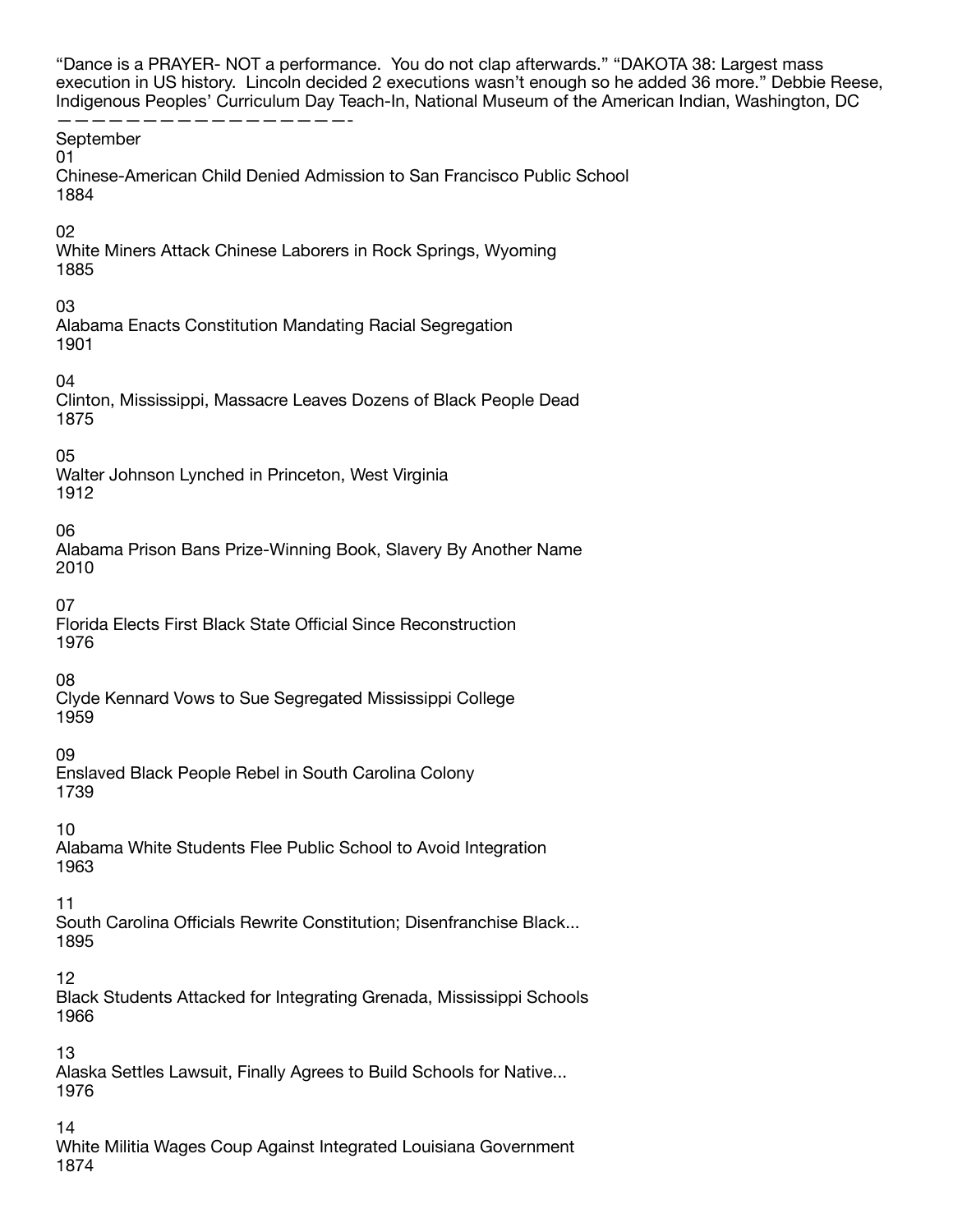# [Four Black Girls Killed in Bombing of Birmingham, Alabama, Church](https://calendar.eji.org/racial-injustice/sep/15) [Okeechobee Hurricane Kills Thousands of Black Farm Workers in Florida](https://calendar.eji.org/racial-injustice/sep/16) [White Man Whipped for Interracial Relations in Colonial Virginia](https://calendar.eji.org/racial-injustice/sep/17) [NAACP Protests Penn. Mayor's Deportation of Black and Mexican...](https://calendar.eji.org/racial-injustice/sep/18) [Tuskegee Institute Opens in Segregated Alabama](https://calendar.eji.org/racial-injustice/sep/19) [15,000 Protest Prosecution of Black Teens in Jena, Louisiana](https://calendar.eji.org/racial-injustice/sep/20) [Troy Davis Executed in Georgia Despite Evidence of Innocence](https://calendar.eji.org/racial-injustice/sep/21) [White Mobs Terrorize African Americans in Atlanta, Killing Dozens](https://calendar.eji.org/racial-injustice/sep/22) [Virginia Assembly Declares Baptism Does Not Free Enslaved People](https://calendar.eji.org/racial-injustice/sep/23) [Frederick Douglass Urges Black Convention To Be Hopeful Amidst Racial...](https://calendar.eji.org/racial-injustice/sep/24) [Black Church Destroyed by Fire in Georgia](https://calendar.eji.org/racial-injustice/sep/25)

#### 

[Alabama Supreme Court Upholds Black Woman's Contempt Conviction](https://calendar.eji.org/racial-injustice/sep/26) 

#### 

[Little Rock, Arkansas Votes to Close Public Schools Rather Than...](https://calendar.eji.org/racial-injustice/sep/27) 

# 

[Racial and Political Tensions Spark Massacre of Black Community in...](https://calendar.eji.org/racial-injustice/sep/28) 

### 

[Alabama Bars White Nurses From Treating Black Patients](https://calendar.eji.org/racial-injustice/sep/29)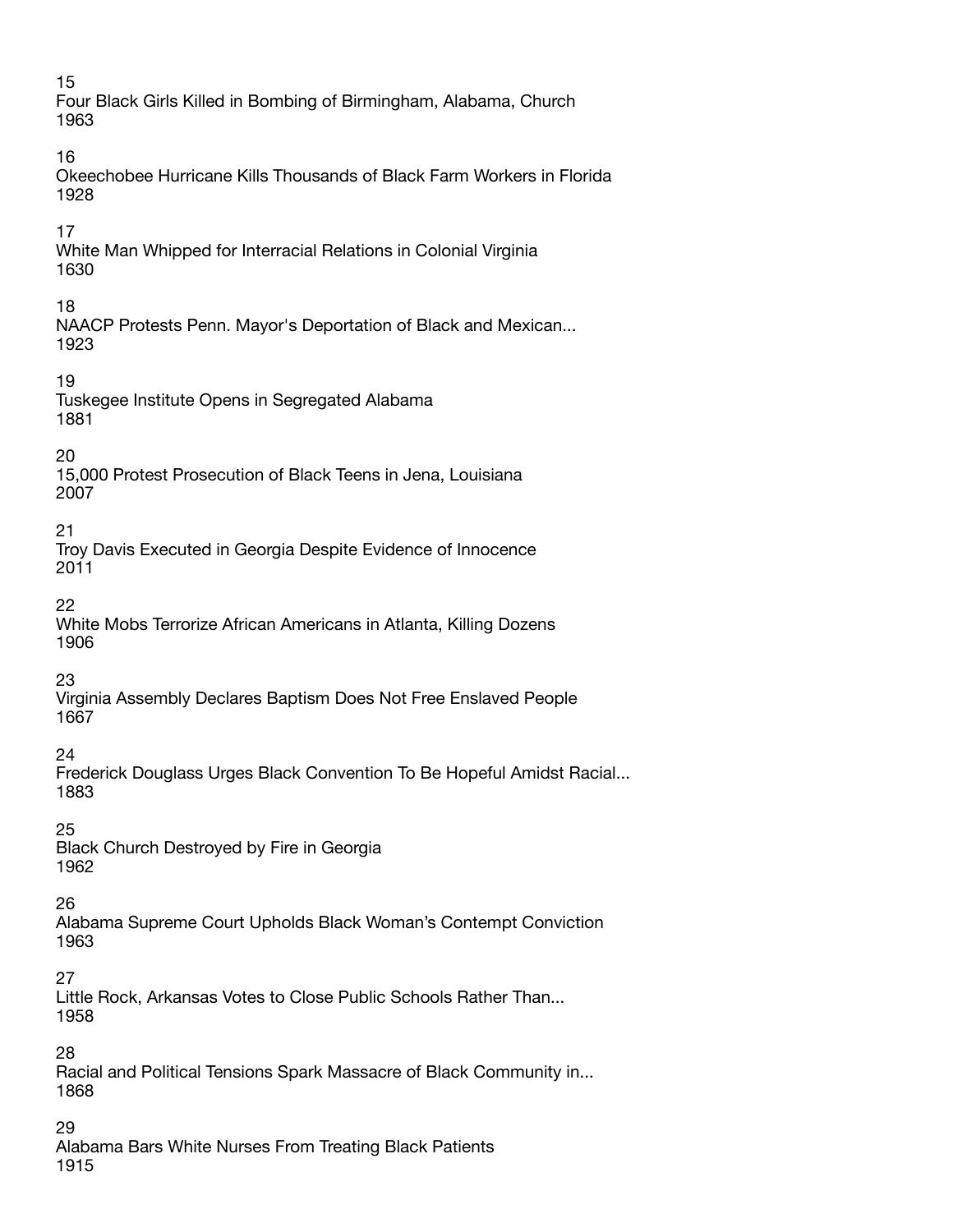#### 

[Hundreds of Black People Killed in Elaine, Arkansas, Massacre](https://calendar.eji.org/racial-injustice/sep/30) 

## **October**

## 

[James Meredith Enrolls at University of Mississippi Amidst Riots](https://calendar.eji.org/racial-injustice/oct/1) 

## 

[Civil Rights Activists Imprisoned in Mississippi's Parchman Farm](https://calendar.eji.org/racial-injustice/oct/2) 

## 

[Supreme Court Considers Asian Eligibility for U.S. Citizenship](https://calendar.eji.org/racial-injustice/oct/3) 

# 

[National Convention of Colored Men Meets in Syracuse, New York](https://calendar.eji.org/racial-injustice/oct/4) 

# 

[Four Black Men Lynched in Macclenny, Florida](https://calendar.eji.org/racial-injustice/oct/5) 

# 

Louisiana Offi[cial Withholds Marriage License for Interracial Couple](https://calendar.eji.org/racial-injustice/oct/6) 

# 

[State Troopers Attack Black Voter Registrants in Selma, Alabama](https://calendar.eji.org/racial-injustice/oct/7) 

# 

[Jackie Robinson Banned From Playing Interracial Baseball in Alabama](https://calendar.eji.org/racial-injustice/oct/8) 

# 

[Bob Hudson Lynched and Wife Beaten in Weakley County, Tennessee](https://calendar.eji.org/racial-injustice/oct/9) 

# 

[Mexican Diplomat, Farmworkers Killed During California Labor Strike](https://calendar.eji.org/racial-injustice/oct/10) 

# 

[United States Supreme Court Hears Arguments in Korematsu v....](https://calendar.eji.org/racial-injustice/oct/11) 

# 

[Police Kill Unarmed Black Man in Brentwood, Pennsylvania, Tra](https://calendar.eji.org/racial-injustice/oct/12)ffic Stop 

# 

[Four Black Men Lynched in Monroe County, Alabama](https://calendar.eji.org/racial-injustice/oct/13) 

###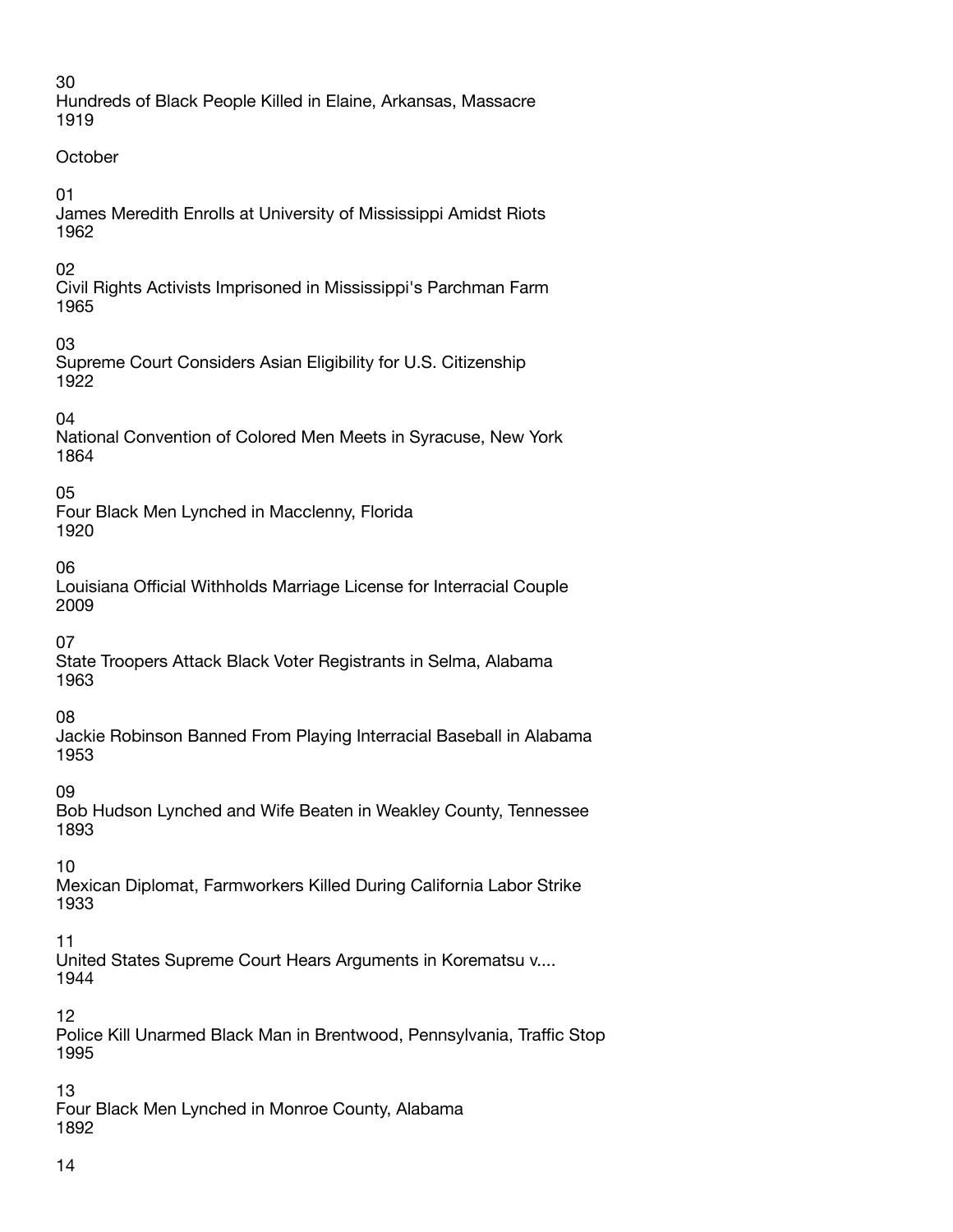#### [DC Bar Association Ends Ban on Black Lawyers](https://calendar.eji.org/racial-injustice/oct/14)

## 

[U.S. Supreme Court Strikes Down Civil Rights Act of 1875](https://calendar.eji.org/racial-injustice/oct/15) 

## 

[World Champion Sprinters Protest U.S. Racial Inequality at Olympics](https://calendar.eji.org/racial-injustice/oct/16) 

## 

[Pres. Grant Declares Martial Law in South Carolina Due To KKK Violence](https://calendar.eji.org/racial-injustice/oct/17) 

## 

[White Mob of 2000 People Lynches George Armwood in Maryland](https://calendar.eji.org/racial-injustice/oct/18) 

# 

[Dr. Martin Luther King Jr. Among 52 Arrested in Atlanta Sit-In Protest](https://calendar.eji.org/racial-injustice/oct/19) 

# 

[Colonial Virginia Authorizes "Owners" to Kill "Rebellious...](https://calendar.eji.org/racial-injustice/oct/20) 

# 

[White Mob Attacks Abolitionist William Lloyd Garrison in Boston](https://calendar.eji.org/racial-injustice/oct/21) 

# 

[Five White Men Freed in Mississippi Lynching, Despite Confession](https://calendar.eji.org/racial-injustice/oct/22) 

# 

[NAACP Petitions UN to Condemn U.S. Mistreatment of Black Americans](https://calendar.eji.org/racial-injustice/oct/23) 

# 

Meridian, Mississippi, Offi[cials Sued for Unlawful Youth Incarceration](https://calendar.eji.org/racial-injustice/oct/24) 

# 

[Boston Police Harass Black Neighborhoods after False Shooting Charge](https://calendar.eji.org/racial-injustice/oct/25) 

# 

[Texas Bars Black People From Testifying in Some Court Proceedings](https://calendar.eji.org/racial-injustice/oct/26) 

# 

[Anti-Drug Abuse Act Creates 100-to-1 Crack/Powder Sentence Disparity](https://calendar.eji.org/racial-injustice/oct/27) 

# 

["Bed Quota" First Appears in Immigration Detention Legislation](https://calendar.eji.org/racial-injustice/oct/28) 

###